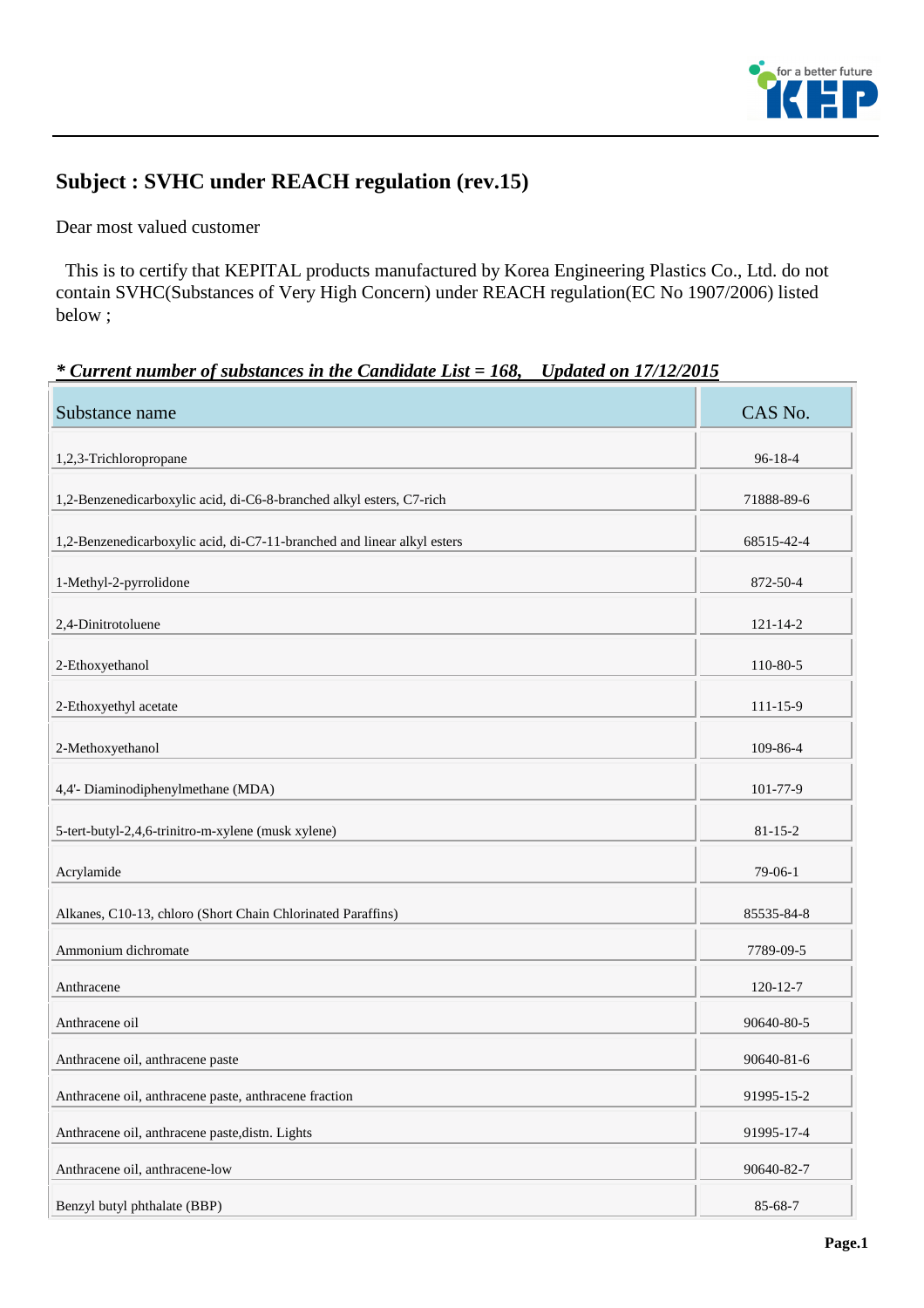

| Bis (2-ethylhexyl)phthalate (DEHP)                                        | 117-81-7                   |
|---------------------------------------------------------------------------|----------------------------|
| Bis(tributyltin) oxide (TBTO)                                             | 56-35-9                    |
| Boric acid                                                                | 10043-35-3 /<br>11113-50-1 |
| Chromic acid,                                                             | 7738-94-5                  |
| Oligomers of chromic acid and dichromic acid,                             |                            |
| Dichromic acid                                                            | 13530-68-2                 |
| Chromium trioxide                                                         | 1333-82-0                  |
| Cobalt dichloride                                                         | 7646-79-9                  |
| Cobalt(II) carbonate                                                      | 513-79-1                   |
| Cobalt(II) diacetate                                                      | 71-48-7                    |
| Cobalt(II) dinitrate                                                      | 10141-05-6                 |
| Cobalt(II) sulphate                                                       | 10124-43-3                 |
| Diarsenic pentaoxide                                                      | 1303-28-2                  |
| Diarsenic trioxide                                                        | 1327-53-3                  |
| Dibutyl phthalate (DBP)                                                   | 84-74-2                    |
| Diisobutyl phthalate                                                      | 84-69-5                    |
| Disodium tetraborate, anhydrous                                           | 1303-96-4/                 |
|                                                                           | 1330-43-4/                 |
|                                                                           | 12179-04-3                 |
|                                                                           | 25637-99-4                 |
| Hexabromocyclododecane (HBCDD) and all major diastereoisomers identified: | 3194-55-6                  |
| Alpha-hexabromocyclododecane                                              | $(134237-50-6)$            |
| Beta-hexabromocyclododecane                                               | $(134237 - 51 - 7)$        |
| Gamma-hexabromocyclododecane                                              | $(134237 - 52 - 8)$        |
| Hydrazine                                                                 | 302-01-2 / 7803-57-8       |
| Lead chromate                                                             | 7758-97-6                  |
| Lead chromate molybdate sulphate red (C.I. Pigment Red 104)               | 12656-85-8                 |
| Lead hydrogen arsenate                                                    | 7784-40-9                  |
| Lead sulfochromate yellow (C.I. Pigment Yellow 34)                        | 1344-37-2                  |
| Pitch, coal tar, high temp.                                               |                            |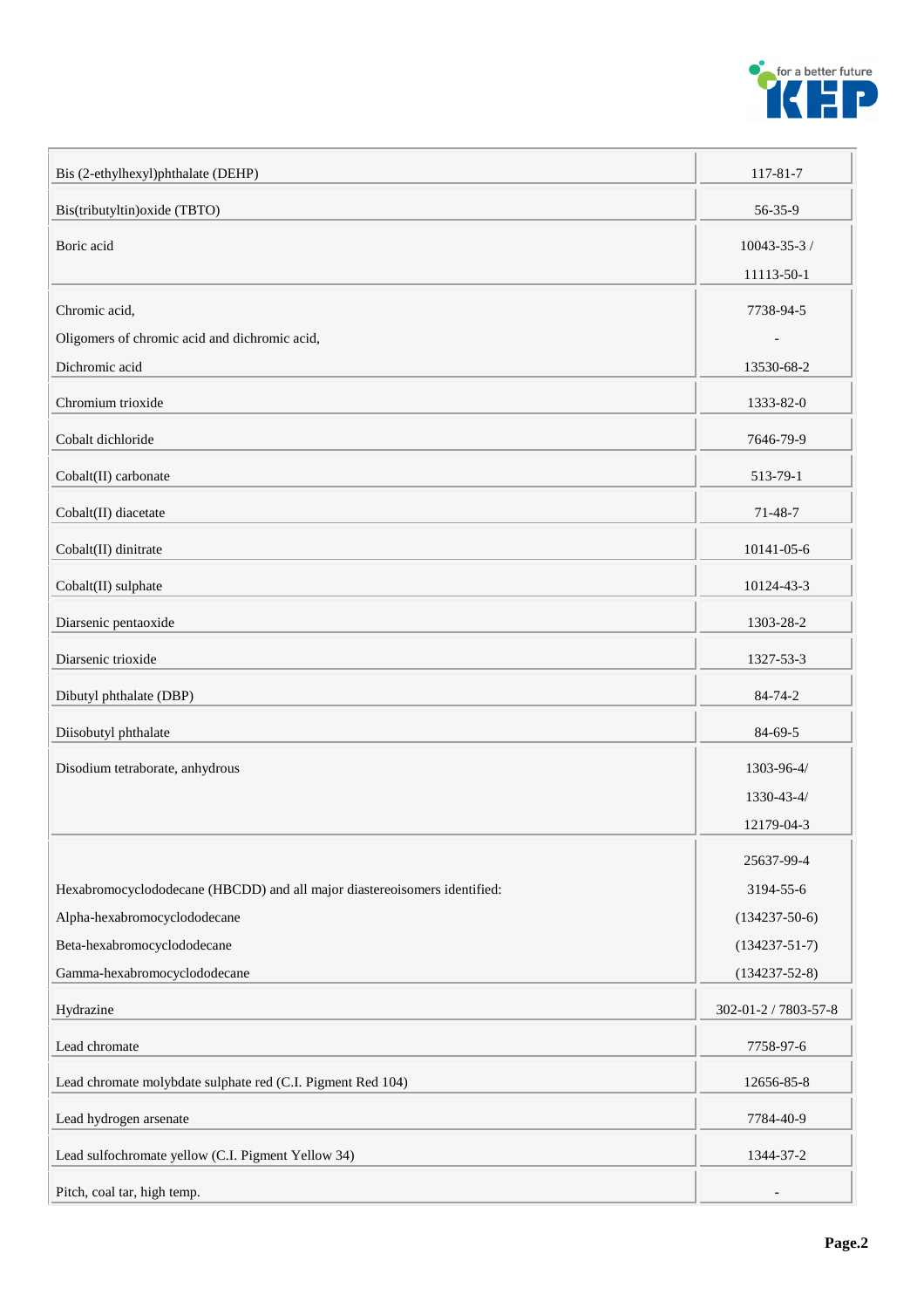

| Potassium chromate                                                                                                         | 7789-00-6            |
|----------------------------------------------------------------------------------------------------------------------------|----------------------|
| Potassium dichromate                                                                                                       | 7778-50-9            |
| Sodium chromate                                                                                                            | 7775-11-3            |
| Sodium dichromate                                                                                                          | 7789-12-0/10588-01-9 |
| Strontium chromate                                                                                                         | 7789-06-2            |
| Tetraboron disodium heptaoxide, hydrate                                                                                    | 12267-73-1           |
| Trichloroethylene                                                                                                          | 79-01-6              |
| Triethyl arsenate                                                                                                          | 15606-95-8           |
| Tris(2-chloroethyl)phosphate                                                                                               | 115-96-8             |
| Zirconia Aluminosilicate Refractory Ceramic Fibres                                                                         |                      |
| are fibres covered by index number 650-017-00-8 in Annex VI, part 3, table 3.1 of Regulation (EC) No                       |                      |
| 1272/2008 of the European Parliament and of the Council of 16 December 2008 on classification, labelling and               |                      |
| packaging of substances and mixtures, and fulfil the three following conditions:                                           |                      |
| a) oxides of aluminium, silicon and zirconium are the main components present (in the fibres) within variable              |                      |
| concentration ranges                                                                                                       |                      |
| b) fibres have a length weighted geometric mean diameter less two standard geometric errors of 6 or less                   |                      |
| micrometers (µm).                                                                                                          |                      |
| c) alkaline oxide and alkali earth oxide(Na2O+K2O+CaO+MgO+BaO) content less or equal to 18% by weight                      |                      |
| Calcium arsenate                                                                                                           | 7778-44-1            |
|                                                                                                                            | 111-96-6             |
| Bis(2-methoxyethyl) ether                                                                                                  |                      |
| Aluminosilicate Refractory Ceramic Fibres                                                                                  |                      |
| are fibres covered by index number 650-017-00-8 in Annex VI, part 3, table 3.1 of Regulation (EC) No                       |                      |
| 1272/2008 of the European Parliament and of the Council of 16 December 2008 on classification, labelling and               |                      |
| packaging of substances and mixtures, and fulfil the three following conditions:                                           |                      |
| a) oxides of aluminium and silicon are the main components present (in the fibres) within variable concentration<br>ranges |                      |
| b) fibres have a length weighted geometric mean diameter less two standard geometric errors of 6 or less                   |                      |
| micrometers (µm)                                                                                                           |                      |
| c) alkaline oxide and alkali earth oxide (Na2O+K2O+CaO+MgO+BaO) content less or equal to 18% by weight                     |                      |
| Potassium hydroxyoctaoxodizincatedichromate                                                                                | 11103-86-9           |
| Lead dipicrate                                                                                                             | 6477-64-1            |
| N,N-dimethylacetamide                                                                                                      | 127-19-5             |
| Arsenic acid                                                                                                               | 7778-39-4            |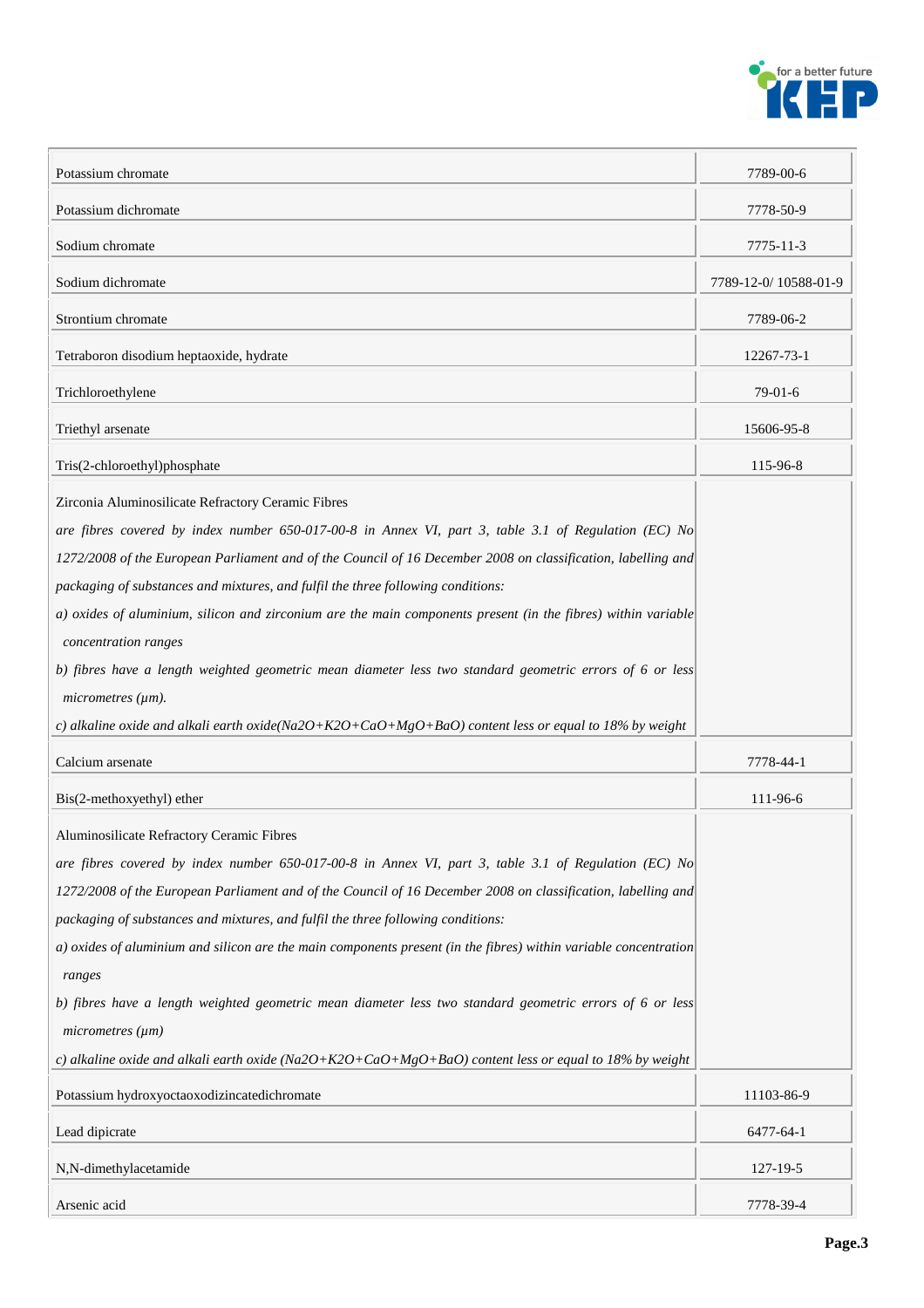

| 2-Methoxyaniline; o-Anisidine                                                                                                                                                                                                                   | $90-04-0$      |
|-------------------------------------------------------------------------------------------------------------------------------------------------------------------------------------------------------------------------------------------------|----------------|
| Trilead diarsenate                                                                                                                                                                                                                              | 3687-31-8      |
| 1.2-dichloroethane                                                                                                                                                                                                                              | 107-06-2       |
| Pentazinc chromate octahydroxide                                                                                                                                                                                                                | 49663-84-5     |
| 4-(1,1,3,3-tetramethylbutyl)phenol                                                                                                                                                                                                              | 140-66-9       |
| Formaldehyde, oligomeric reaction products with aniline                                                                                                                                                                                         | 25214-70-4     |
| Bis(2-methoxyethyl) phthalate                                                                                                                                                                                                                   | 117-82-8       |
| Lead diazide, Lead azide                                                                                                                                                                                                                        | 13424-46-9     |
| Lead styphnate                                                                                                                                                                                                                                  | 15245-44-0     |
| 2,2'-dichloro-4,4'-methylenedianiline                                                                                                                                                                                                           | $101 - 14 - 4$ |
| Phenolphthalein                                                                                                                                                                                                                                 | 1977-09-08     |
| Dichromium tris(chromate)                                                                                                                                                                                                                       | 24613-89-6     |
| 4,4'-bis(dimethylamino)benzophenone (Michler's ketone)                                                                                                                                                                                          | 90-94-8        |
| 1,3,5-Tris(oxiran-2-ylmethyl)-1,3,5-triazinane-2,4,6-trione (TGIC)                                                                                                                                                                              | 2451-62-9      |
| 1,2-dimethoxyethane; ethylene glycol dimethyl ether (EGDME)                                                                                                                                                                                     | $110-71-4$     |
| [4-[[4-anilino-1-naphthyl][4-(dimethylamino)phenyl]methylene]cyclohexa-2,5-dien-1-ylidene]<br>dimethylammonium chloride (C.I. Basic Blue 26) [with $\geq 0.1\%$ of Michler's ketone (EC No. 202-027-5) or<br>Michler's base (EC No. 202-959-2)] | 2580-56-5      |
| Formamide                                                                                                                                                                                                                                       | $75 - 12 - 7$  |
| Lead(II) bis(methanesulfonate)                                                                                                                                                                                                                  | 17570-76-2     |
| 4,4'-bis(dimethylamino)-4"-(methylamino)trityl alcohol [with $\geq$ 0.1% of Michler's ketone (EC No. 202-027-5) or<br>Michler's base (EC No. 202-959-2)]                                                                                        | $561 - 41 - 1$ |
| 1,2-bis(2-methoxyethoxy)ethane (TEGDME; triglyme)                                                                                                                                                                                               | 112-49-2       |
| Diboron trioxide                                                                                                                                                                                                                                | 1303-86-2      |
| 1,3,5-tris[(2S and 2R)-2,3-epoxypropyl]-1,3,5-triazine-2,4,6-(1H,3H,5H)-trione (β-TGIC)                                                                                                                                                         | 59653-74-6     |
| N,N,N',N'-tetramethyl-4,4'-methylenedianiline (Michler's base)                                                                                                                                                                                  | $101 - 61 - 1$ |
| $\alpha$ , $\alpha$ -Bis[4-(dimethylamino)phenyl]-4 (phenylamino)naphthalene-1-methanol (C.I. Solvent Blue 4) [with $\geq 0.1\%$<br>of Michler's ketone (EC No. 202-027-5) or Michler's base (EC No. 202-959-2)]                                | 6786-83-0      |
| [4-[4,4'-bis(dimethylamino) benzhydrylidene]cyclohexa-2,5-dien-1-ylidene]dimethylammonium chloride (C.I.<br>Basic Violet 3) [with $\geq$ 0.1% of Michler's ketone (EC No. 202-027-5) or Michler's base (EC No. 202-959-2)]                      | 548-62-9       |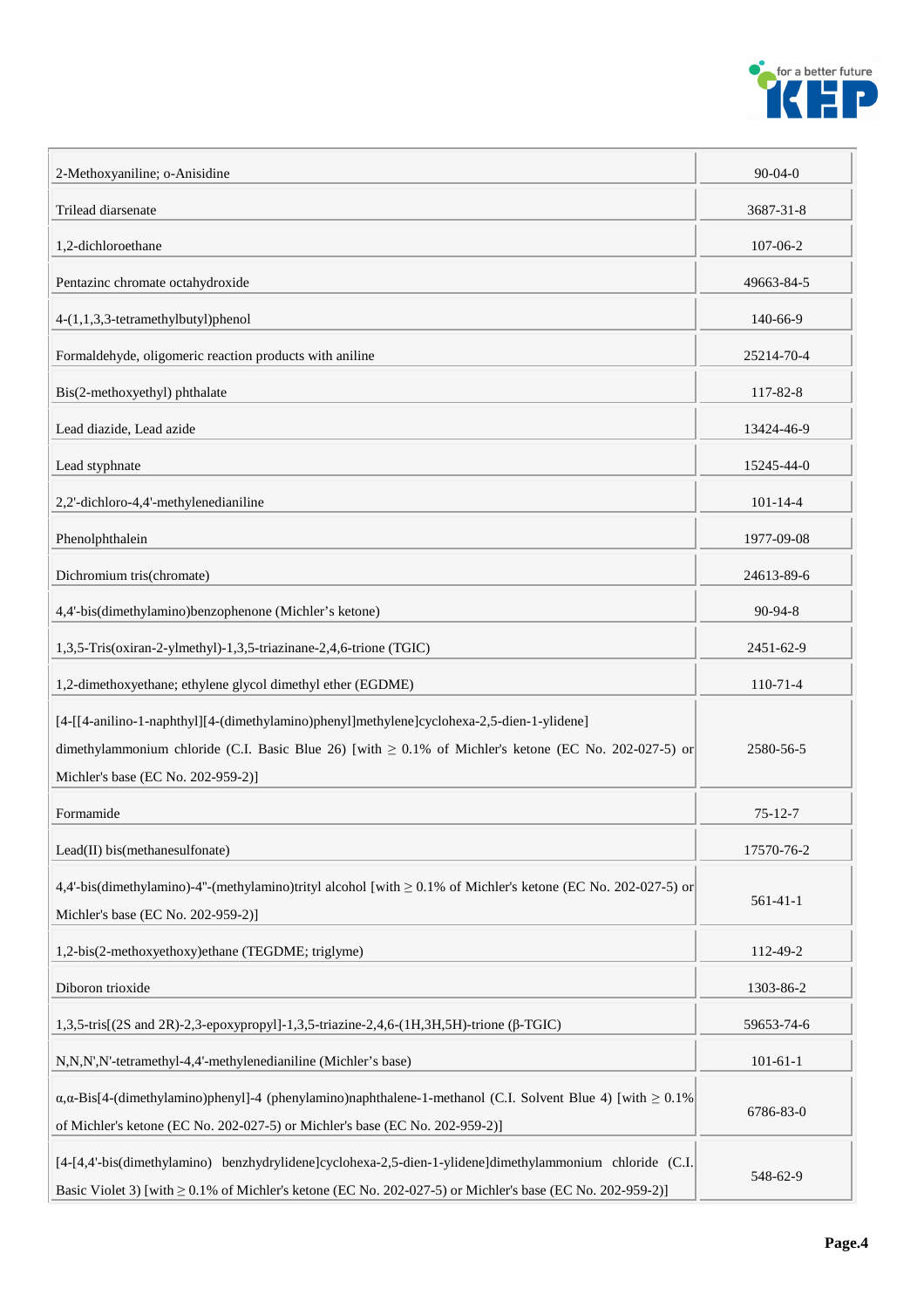

| Lead cyanamidate                                                 | 20837-86-9     |
|------------------------------------------------------------------|----------------|
| Sulfurous acid, lead salt, dibasic                               | 62229-08-7     |
| Diazene-1,2-dicarboxamide (C,C'-azodi(formamide))                | 123-77-3       |
| Fatty acids, C16-18, lead salts                                  | 91031-62-8     |
| Diisopentylphthalate                                             | $605 - 50 - 5$ |
| Biphenyl-4-ylamine                                               | $92 - 67 - 1$  |
| Orange lead (lead tetroxide)                                     | 1314-41-6      |
| 4,4'-oxydianiline and its salts                                  | $101 - 80 - 4$ |
| 1,2-Benzenedicarboxylic acid, dipentylester, branched and linear | 84777-06-0     |
| o-aminoazotoluene                                                | $97 - 56 - 3$  |
| Trilead dioxide phosphonate                                      | 12141-20-7     |
| Methyloxirane (Propylene oxide)                                  | 75-56-9        |
| 4-methyl-m-phenylenediamine (toluene-2,4-diamine)                | 95-80-7        |
| Methoxyacetic acid                                               | $625 - 45 - 6$ |
| 1-bromopropane (n-propyl bromide)                                | 106-94-5       |
| Heptacosafluorotetradecanoic acid                                | 376-06-7       |
| Tricosafluorododecanoic acid                                     | $307 - 55 - 1$ |
| Pentacosafluorotridecanoic acid                                  | 72629-94-8     |
| Pentalead tetraoxide sulphate                                    | 12065-90-6     |
| Tetraethyllead                                                   | 78-00-2        |
| Dioxobis(stearato)trilead                                        | 12578-12-0     |
| N-pentyl-isopentylphthalate                                      | 776297-69-9    |
| Tetralead trioxide sulphate                                      | 12202-17-4     |
| 1,2-Diethoxyethane                                               | 629-14-1       |
| Dinoseb (6-sec-butyl-2,4-dinitrophenol)                          | 88-85-7        |
| N-methylacetamide                                                | 79-16-3        |
| Bis(pentabromophenyl) ether (decabromodiphenyl ether; DecaBDE)   | 1163-19-5      |
| [Phthalato(2-)]dioxotrilead                                      | 69011-06-9     |
| Acetic acid, lead salt, basic                                    | 51404-69-4     |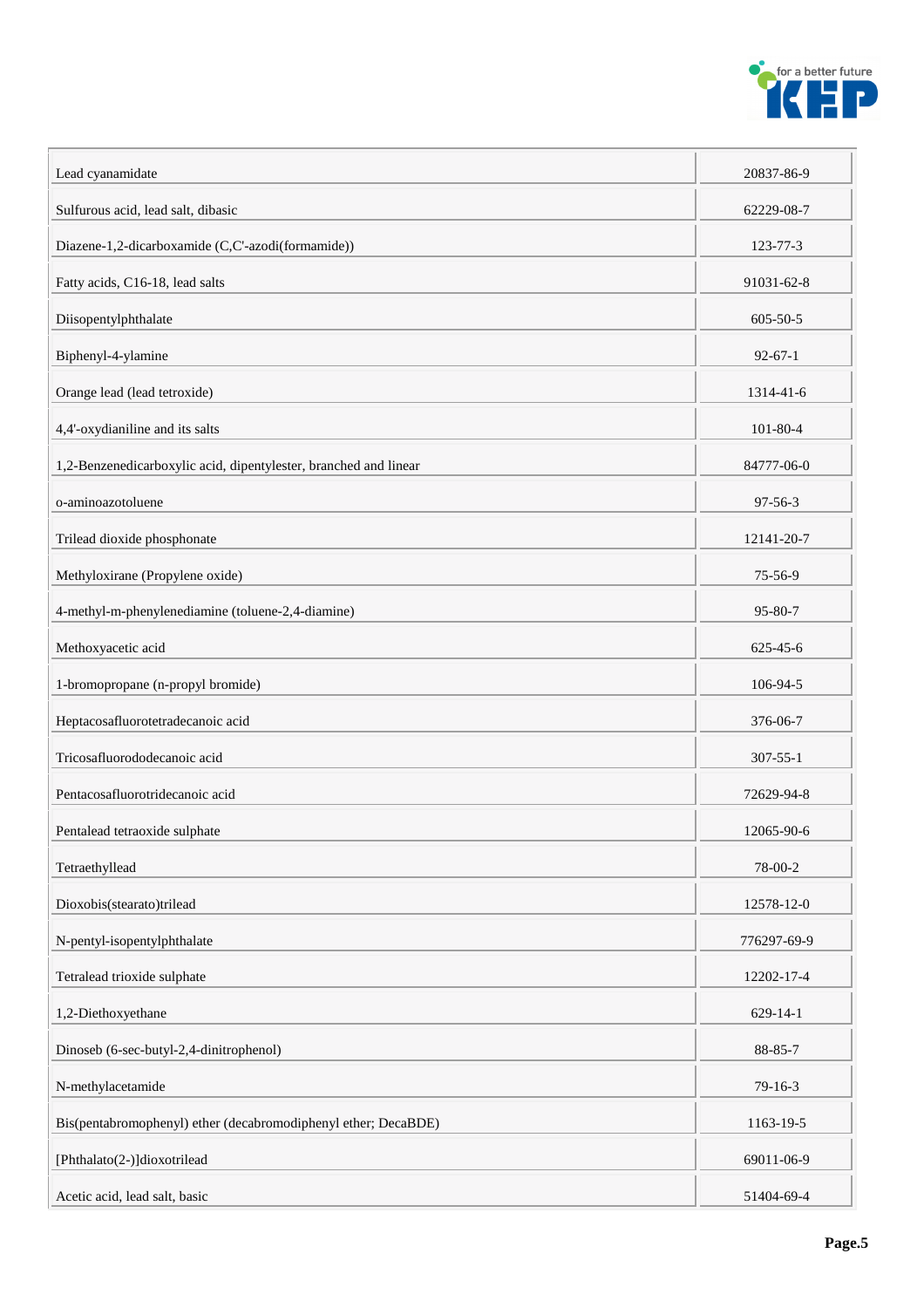

| Lead titanium trioxide                                                                                                                                                                                                                                                                                                                      | 12060-00-3                              |
|---------------------------------------------------------------------------------------------------------------------------------------------------------------------------------------------------------------------------------------------------------------------------------------------------------------------------------------------|-----------------------------------------|
| Lead oxide sulfate                                                                                                                                                                                                                                                                                                                          | 12036-76-9                              |
| Dimethyl sulphate                                                                                                                                                                                                                                                                                                                           | $77 - 78 - 1$                           |
| Diethyl sulphate                                                                                                                                                                                                                                                                                                                            | $64 - 67 - 5$                           |
| 4,4'-methylenedi-o-toluidine                                                                                                                                                                                                                                                                                                                | 838-88-0                                |
| 4-Nonylphenol, branched and linear [substances with a linear and/or branched alkyl chain with a carbon number<br>of 9 covalently bound in position 4 to phenol, covering also UVCB- and well-defined substances which include<br>any of the individual isomers or a combination thereof]                                                    |                                         |
| 4-(1,1,3,3-tetramethylbutyl)phenol, ethoxylated [covering well-defined substances and UVCB substances,<br>polymers and homologues]                                                                                                                                                                                                          |                                         |
| N,N-dimethylformamide                                                                                                                                                                                                                                                                                                                       | 68-12-2                                 |
| Furan                                                                                                                                                                                                                                                                                                                                       | 110-00-9                                |
| Trilead bis(carbonate)dihydroxide                                                                                                                                                                                                                                                                                                           | 1319-46-6                               |
| Silicic acid (H2Si2O5), barium salt (1:1), lead-doped<br>[with lead (Pb) content above the applicable generic concentration limit for 'toxicity for reproduction' Repr. 1A<br>(CLP) or category 1 (DSD); the substance is a member of the group entry of lead compounds, with index number<br>082-001-00-6 in Regulation (EC) No 1272/2008] | 68784-75-8                              |
| 3-ethyl-2-methyl-2-(3-methylbutyl)-1,3-oxazolidine                                                                                                                                                                                                                                                                                          | 143860-04-2                             |
| o-Toluidine                                                                                                                                                                                                                                                                                                                                 | $95 - 53 - 4$                           |
| Lead monoxide (lead oxide)                                                                                                                                                                                                                                                                                                                  | 1317-36-8                               |
| Lead titanium zirconium oxide                                                                                                                                                                                                                                                                                                               | 12626-81-2                              |
| 4-Aminoazobenzene                                                                                                                                                                                                                                                                                                                           | $60 - 09 - 3$                           |
| Silicic acid, lead salt                                                                                                                                                                                                                                                                                                                     | 11120-22-2                              |
| Lead dinitrate                                                                                                                                                                                                                                                                                                                              | 10099-74-8                              |
| Lead bis(tetrafluoroborate)                                                                                                                                                                                                                                                                                                                 | 13814-96-5                              |
| Dibutyltin dichloride (DBTC)                                                                                                                                                                                                                                                                                                                | 683-18-1                                |
| Cyclohexane-1,2-dicarboxylic anhydride [1], cis-cyclohexane-1,2-dicarboxylic anhydride [2], trans-cyclohexane-<br>1,2-dicarboxylic anhydride [3] [The individual cis- [2] and trans- [3] isomer substances and all possible<br>combinations of the cis- and trans-isomers [1] are covered by this entry]                                    | $85-42-7,$<br>13149-00-3,<br>14166-21-3 |
| anhydride<br>Hexahydro-4-methylphthalic<br>anhydride<br>Hexahydromethylphthalic<br>$[1]$ ,<br>[2]<br>Hexahydro-1-<br>methylphthalic anhydride [3], Hexahydro-3-methylphthalic anhydride [4] [The individual isomers [2], [3] and [4]                                                                                                        | 25550-51-0,<br>19438-60-9,              |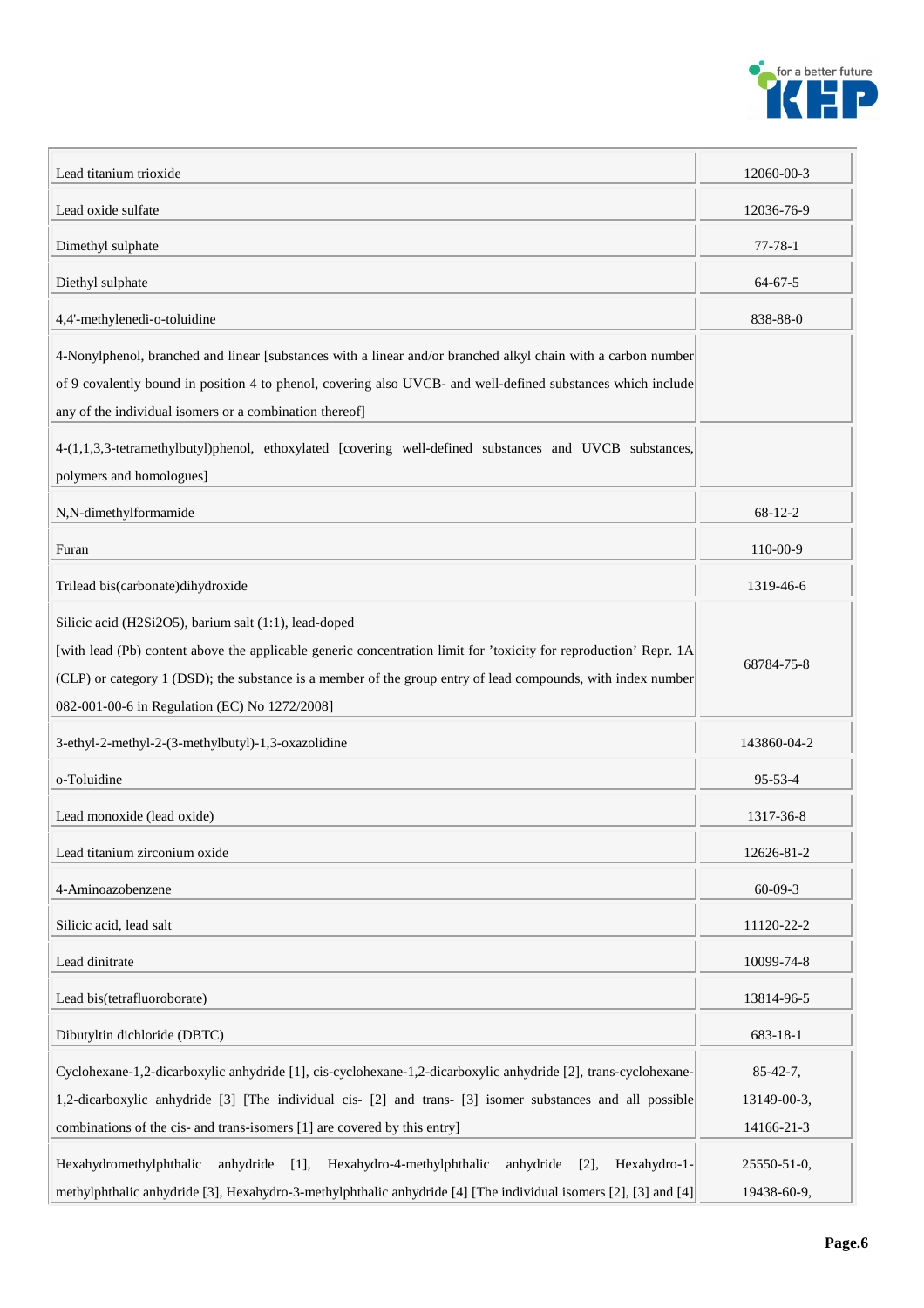

| (including their cis- and trans- stereo isomeric forms) and all possible combinations of the isomers [1] are                                              | 48122-14-1,    |
|-----------------------------------------------------------------------------------------------------------------------------------------------------------|----------------|
| covered by this entry]                                                                                                                                    | 57110-29-9     |
| Henicosafluoroundecanoic acid                                                                                                                             | 2058-94-8      |
| 6-methoxy-m-toluidine (p-cresidine)                                                                                                                       | $120 - 71 - 8$ |
| Pyrochlore, antimony lead yellow                                                                                                                          | 8012-00-8      |
| Cadmium oxide                                                                                                                                             | 1306-19-0      |
| 4-Nonylphenol, branched and linear, ethoxylated                                                                                                           |                |
| [substances with a linear and/or branched alkyl chain with a carbon number of 9 covalently bound in position 4                                            |                |
| to phenol, ethoxylated covering UVCB- and well-defined substances, polymers and homologues, which include                                                 |                |
| any of the individual isomers and/or combinations thereof]                                                                                                |                |
| Dipentyl phthalate (DPP)                                                                                                                                  | $131 - 18 - 0$ |
| Pentadecafluorooctanoic acid (PFOA)                                                                                                                       | $335 - 67 - 1$ |
| Ammonium pentadecafluorooctanoate (APFO)                                                                                                                  | 3825-26-1      |
| Cadmium                                                                                                                                                   | 7440-43-9      |
| Lead di(acetate)                                                                                                                                          | $301 - 04 - 2$ |
| Disodium 3,3'-[[1,1'-biphenyl]-4,4'-diylbis(azo)]bis(4-aminonaphthalene-1-sulphonate) (C.I. Direct Red 28)                                                | 573-58-0       |
| Trixylyl phosphate                                                                                                                                        | 25155-23-1     |
| Imidazolidine-2-thione; (2-imidazoline-2-thiol)                                                                                                           | $96 - 45 - 7$  |
| Dihexyl phthalate                                                                                                                                         | $84 - 75 - 3$  |
| Disodium 4-amino-3-[[4'-[(2,4-diaminophenyl)azo][1,1'-biphenyl]-4-yl]azo] -5-hydroxy-6-(phenylazo)<br>naphthalene-2,7-disulphonate (C.I. Direct Black 38) | 1937-37-7      |
| Cadmium sulphide                                                                                                                                          | 1306-23-6      |
| Cadmium chloride                                                                                                                                          | 10108-64-2     |
| Sodium peroxometaborate                                                                                                                                   | 7632-04-4      |
| Sodium perborate; perboric acid, sodium salt                                                                                                              |                |
| 1,2-Benzenedicarboxylic acid, dihexyl ester, branched and linear                                                                                          | 68515-50-4     |
|                                                                                                                                                           | 10124-36-4     |
| Cadmium sulphate                                                                                                                                          | 31119-53-6     |
| Cadmium fluoride                                                                                                                                          | 7790-79-6      |
| 2-(2H-benzotriazol-2-yl)-4,6-ditertpentylphenol (UV-328)                                                                                                  | 25973-55-1     |